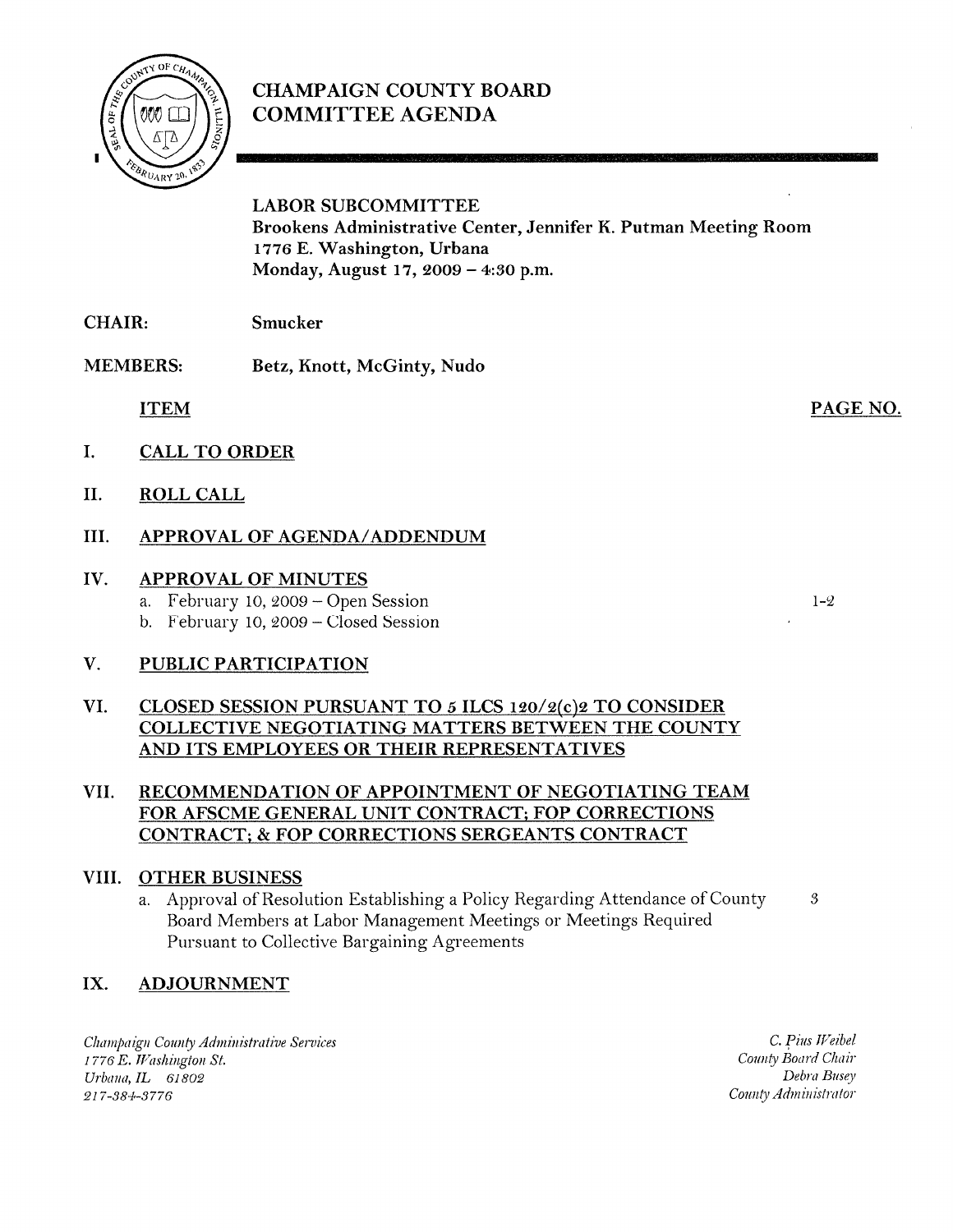| <b>CHAMPAIGN COUNTY BOARD</b><br><b>COMMITTEE MINUTES</b><br><b>LABOR SUBCOMMITTEE</b><br>Tuesday, February 10, 2009<br><b>Brookens Administrative Center, Putman Meeting Room</b><br>1776 E. Washington St., Urbana |                                                                                                                                                                                  |
|----------------------------------------------------------------------------------------------------------------------------------------------------------------------------------------------------------------------|----------------------------------------------------------------------------------------------------------------------------------------------------------------------------------|
|                                                                                                                                                                                                                      |                                                                                                                                                                                  |
| <b>MEMBERS PRESENT:</b>                                                                                                                                                                                              | Tom Betz, Greg Knott, Brendan McGinty, Alan Nudo, Sam Smucker<br>(Chair)                                                                                                         |
| <b>MEMBERS ABSENT:</b>                                                                                                                                                                                               | None                                                                                                                                                                             |
| <b>OTHERS PRESENT:</b>                                                                                                                                                                                               | Kat Bork (Administrative Secretary), Deb Busey (County<br>Administrator of Finance & HR Management), C. Pius Weibel<br>(County Board Chair)                                      |
| <b>CALL TO ORDER</b>                                                                                                                                                                                                 |                                                                                                                                                                                  |
|                                                                                                                                                                                                                      | Smucker called the meeting to order at 5:30 p.m.                                                                                                                                 |
| <b>ROLL CALL</b>                                                                                                                                                                                                     |                                                                                                                                                                                  |
| the presence of a quorum.                                                                                                                                                                                            | Betz, Knott, McGinty, Nudo, and Smucker were present at the time of roll call, establishing                                                                                      |
| <b>APPROVAL OF AGENDA/ADDENDUM</b>                                                                                                                                                                                   |                                                                                                                                                                                  |
| ayes.                                                                                                                                                                                                                | MOTION by Betz to approve the agenda; seconded by McGinty. Motion carried with all                                                                                               |
| <b>APPROVAL OF MINUTES</b>                                                                                                                                                                                           |                                                                                                                                                                                  |
|                                                                                                                                                                                                                      | MOTION by Betz to approve the Labor Committee open and closed session minutes of<br>October 1, 2008; seconded by McGinty. Motion carried with all ayes.                          |
| <b>PUBLIC PARTICIPATION</b>                                                                                                                                                                                          |                                                                                                                                                                                  |
| There was no public participation.                                                                                                                                                                                   |                                                                                                                                                                                  |
| <b>CHAIR'S REPORT</b><br>Scheduling                                                                                                                                                                                  |                                                                                                                                                                                  |
|                                                                                                                                                                                                                      | Smucker asked for members' preferences in scheduling any future Labor Subcommittee<br>meetings. When members acknowledged that their availabilities varied depending on the day, |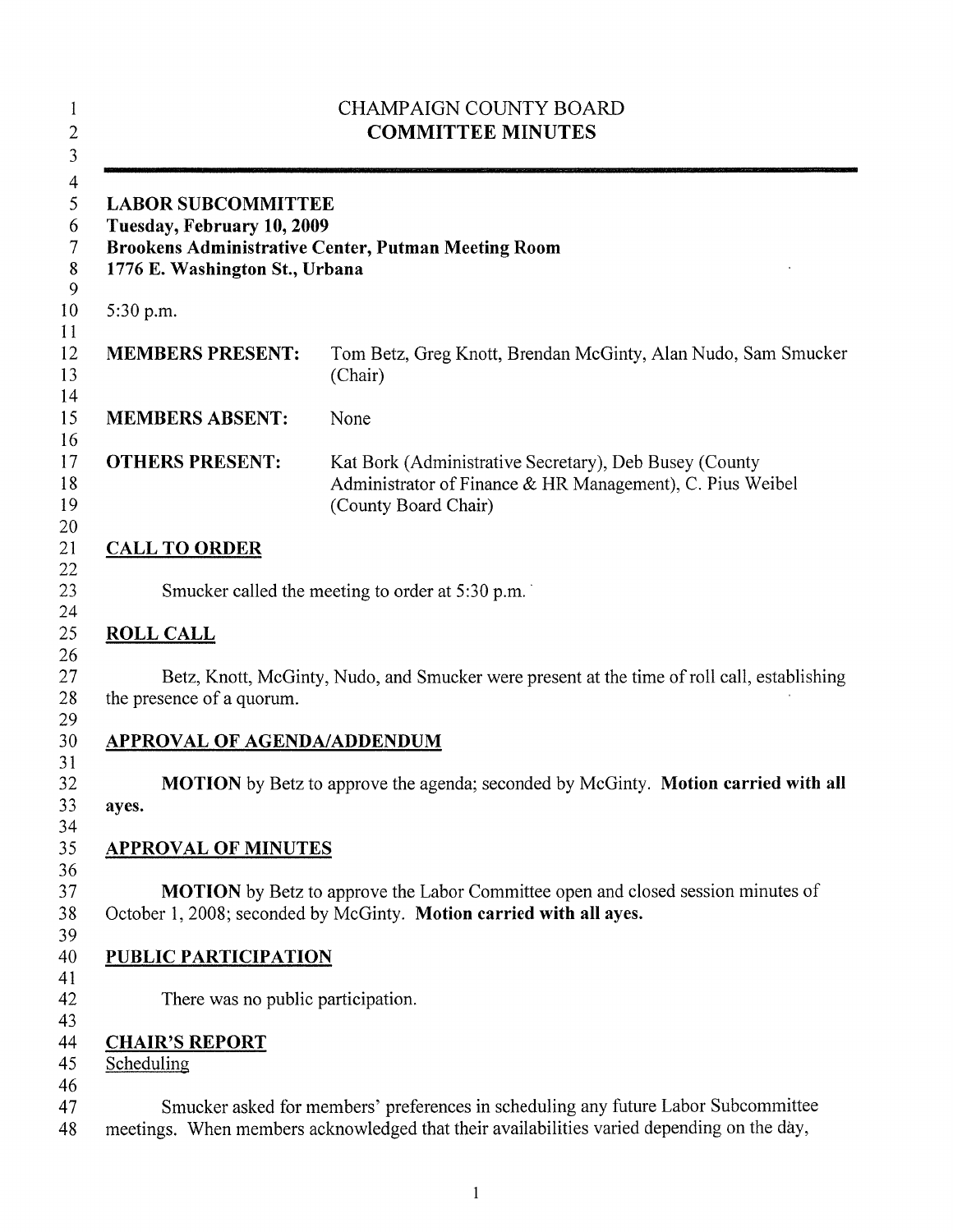Busey advised that the members could be surveyed for their availability when <sup>a</sup> meeting needs to be scheduled. Smucker asked how often the subcommittee should meet. Knott stated the meetings are held when specific purposes arise. Smucker suggested it might be interesting to call <sup>a</sup> meeting before <sup>a</sup> contract is signed or during intense negotiations. The committee discussed the timing of getting contracts or memorandums of understanding to the County Board and how they could meet directly before <sup>a</sup> County Board or Policy, Personnel, & Appointments Committee meeting when necessary. Busey acknowledged that County's negotiating teams are often negotiating right up to the day of <sup>a</sup> County Board meeting, but she will make sure the subcommittee is kept informed. Smucker thought holding <sup>a</sup> Labor Subcommittee meeting would enable smoother County Board discussions over labor issues.

Weibel entered the meeting at 5:38 p.m.

## CLOSED SESSION PURSUANT TO 5 ILCS 120/2(C)2 TO CONSIDER THE COLLLECTIVE NEGOTIATING MATTERS BETWEEN CHAMPAIGN COUNTY AND ITS EMPLOYEES OR THEIR REPRESENTATIVES

 MOTION by Betz to enter into closed session pursuant to 5 ILCS 120/2 (c) 2 to consider collective negotiating matters between Champaign County and its employees or their representatives. He further moved that the following individuals remain present: County Administrator and the Recording Secretary. Motion seconded by McGinty. Motion carried with <sup>a</sup> vote of 5 to 0. Betz, Knott, McGinty, Nudo, and Smucker voted in favor of the motion. The committee entered into closed session at 5:39 p.m. The committee resumed open session at 6:30 p.m.

## OTHER BUSINESS

There was no other business.

#### ADJOURNMENT

- Smucker adjourned the meeting at 6:30 p.m.
- Respectfully submitted,
- 84 Kat Bork
- Administrative Secretary
- $\frac{86}{87}$

Secy's note: The minutes reflect the order of the agenda and may not necessarily reflect the order of business conducted at the

88 meeting.